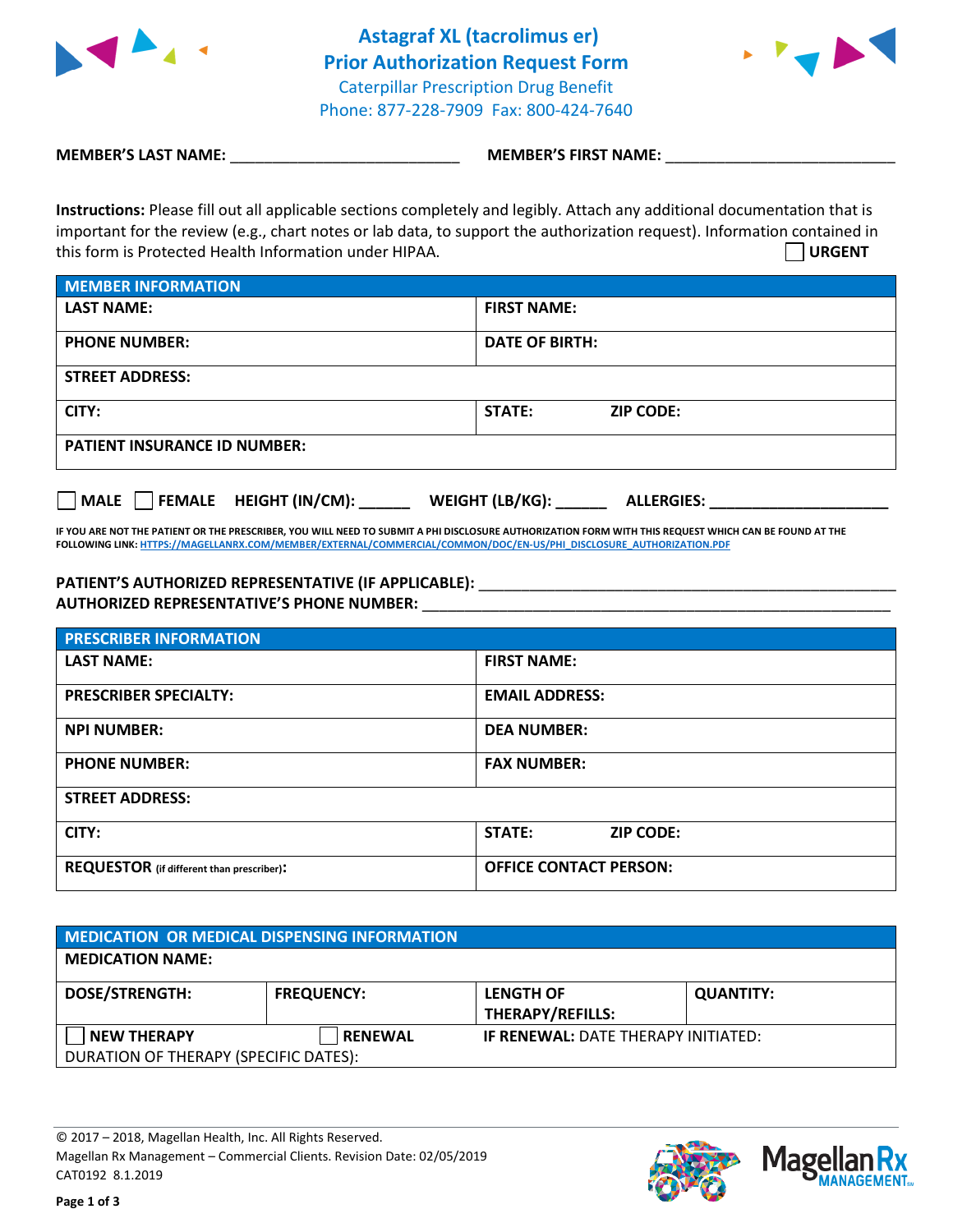



## **MEMBER'S LAST NAME:**  $\blacksquare$  **MEMBER'S FIRST NAME:**  $\blacksquare$

| Continued on next page. |  |  |  |
|-------------------------|--|--|--|
|-------------------------|--|--|--|

|                                                                                                                                                         | 1. HAS THE PATIENT TRIED ANY OTHER MEDICATIONS FOR THIS CONDITION?                                                                                                                                                                                                                                                                                                | YES (if yes, complete below)<br><b>NO</b>             |
|---------------------------------------------------------------------------------------------------------------------------------------------------------|-------------------------------------------------------------------------------------------------------------------------------------------------------------------------------------------------------------------------------------------------------------------------------------------------------------------------------------------------------------------|-------------------------------------------------------|
| <b>MEDICATION/THERAPY (SPECIFY</b><br>DRUG NAME AND DOSAGE):                                                                                            | <b>DURATION OF THERAPY (SPECIFY</b><br>DATES):                                                                                                                                                                                                                                                                                                                    | <b>RESPONSE/REASON FOR</b><br><b>FAILURE/ALLERGY:</b> |
| <b>2. LIST DIAGNOSES:</b>                                                                                                                               |                                                                                                                                                                                                                                                                                                                                                                   | <b>ICD-10:</b>                                        |
| $\Box$ kidney transplant<br>□ Other diagnosis: __________________ICD-10 Code(s): __________________________                                             |                                                                                                                                                                                                                                                                                                                                                                   |                                                       |
| PRIOR AUTHORIZATION.<br><b>Clinical Information:</b>                                                                                                    | 3. REQUIRED CLINICAL INFORMATION: PLEASE PROVIDE ALL RELEVANT CLINICAL INFORMATION TO SUPPORT A                                                                                                                                                                                                                                                                   |                                                       |
| <b>Initial Criteria:</b><br>documentation of dates of service.                                                                                          | Has the patient received prior treatment with immediate-release tacrolimus? $\Box$ Yes $\Box$ No Please submit<br>Does the tacrolimus trough levels with the lowest dose of immediate-release tacrolimus (0.5mg twice daily) exceed<br><b>7ng/ml?</b> $\Box$ Yes $\Box$ No Please submit documentation of dates of service and trough levels.                     |                                                       |
| <b>Renewal Criteria:</b><br>documentation of dates of service.                                                                                          | Has the patient been receiving at least 4 months of treatment with Astagraf XL? $\Box$ Yes $\Box$ No Please submit<br>If yes to above, is the patient's tacrolimus trough level lower than the most recent trough level obtained during<br>treatment using lowest-dose of immediate-release tacrolimus? $\Box$ Yes $\Box$ No Please submit documentation of dates |                                                       |
| of service and trough levels.                                                                                                                           | Are there any other comments, diagnoses, symptoms, medications tried or failed, and/or any other information the                                                                                                                                                                                                                                                  |                                                       |
| physician feels is important to this review?                                                                                                            |                                                                                                                                                                                                                                                                                                                                                                   |                                                       |
| information is received.                                                                                                                                | Please note: Not all drugs/diagnosis are covered on all plans. This request may be denied unless all required                                                                                                                                                                                                                                                     |                                                       |
|                                                                                                                                                         | ATTESTATION: I attest the information provided is true and accurate to the best of my knowledge. I understand that<br>the Health Plan, insurer, Medical Group or its designees may perform a routine audit and request the medical<br>information necessary to verify the accuracy of the information reported on this form.                                      |                                                       |
| Prescriber Signature or Electronic I.D. Verification:                                                                                                   |                                                                                                                                                                                                                                                                                                                                                                   | Date:                                                 |
| © 2017 - 2018, Magellan Health, Inc. All Rights Reserved.<br>Magellan Rx Management - Commercial Clients. Revision Date: 02/05/2019<br>CAT0192 8.1.2019 |                                                                                                                                                                                                                                                                                                                                                                   | Mage                                                  |